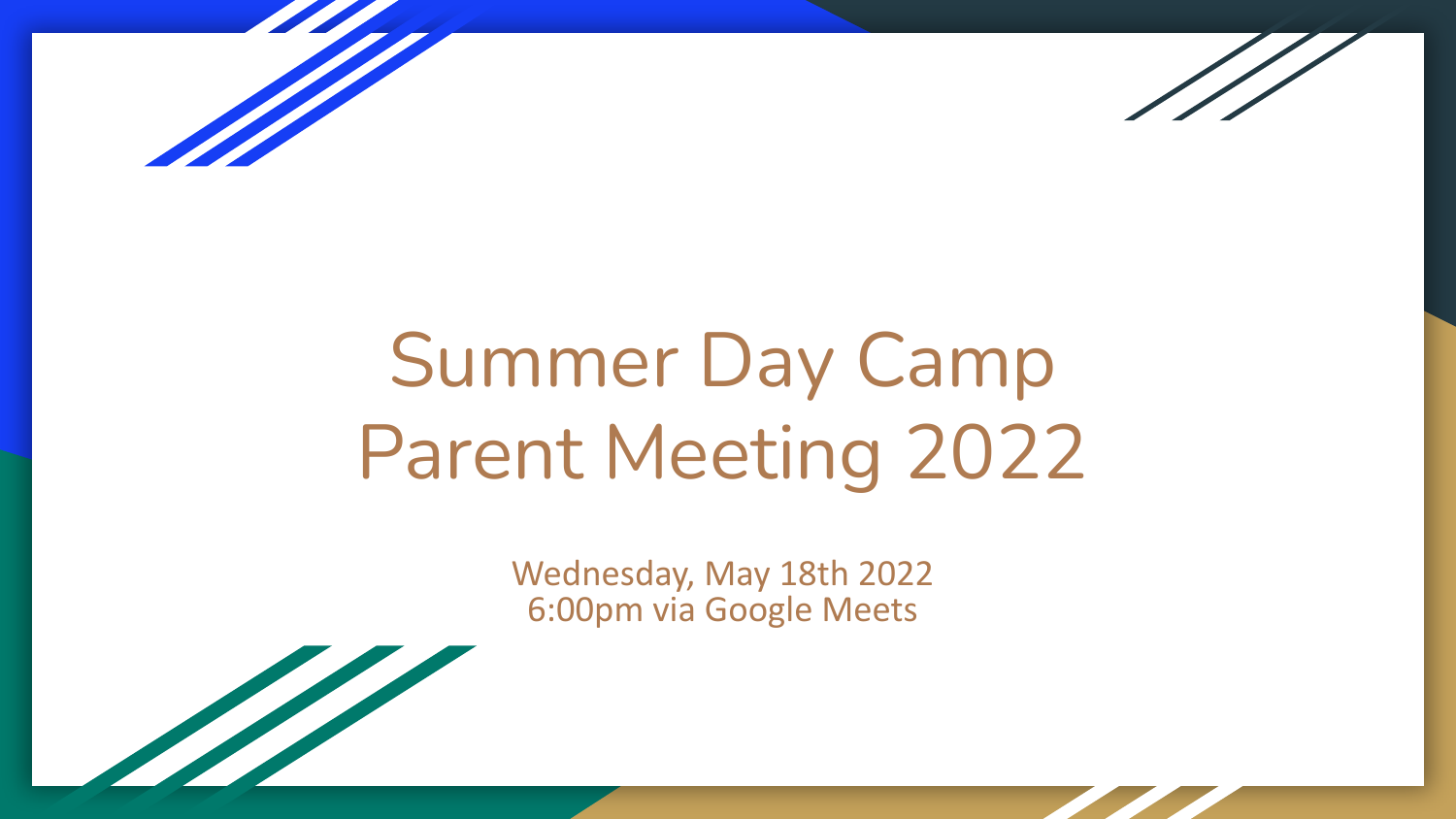### Welcome!

- Welcome and thank you for joining us for the 2022 Summer Camp Parent meeting. We have been very busy preparing for a great summer and we cannot wait to see of the campers!
- Google Meets notes:
	- Please be sure to leave your microphone off. Background noise makes it difficult to hear. If you have any questions, please write them in the chat box. Camp Directors and Assistant Directors will be monitoring the chat box and we will answer all questions at the end. If there are further questions at the end, please email me at knewton@mppd.org
- **Introductions!**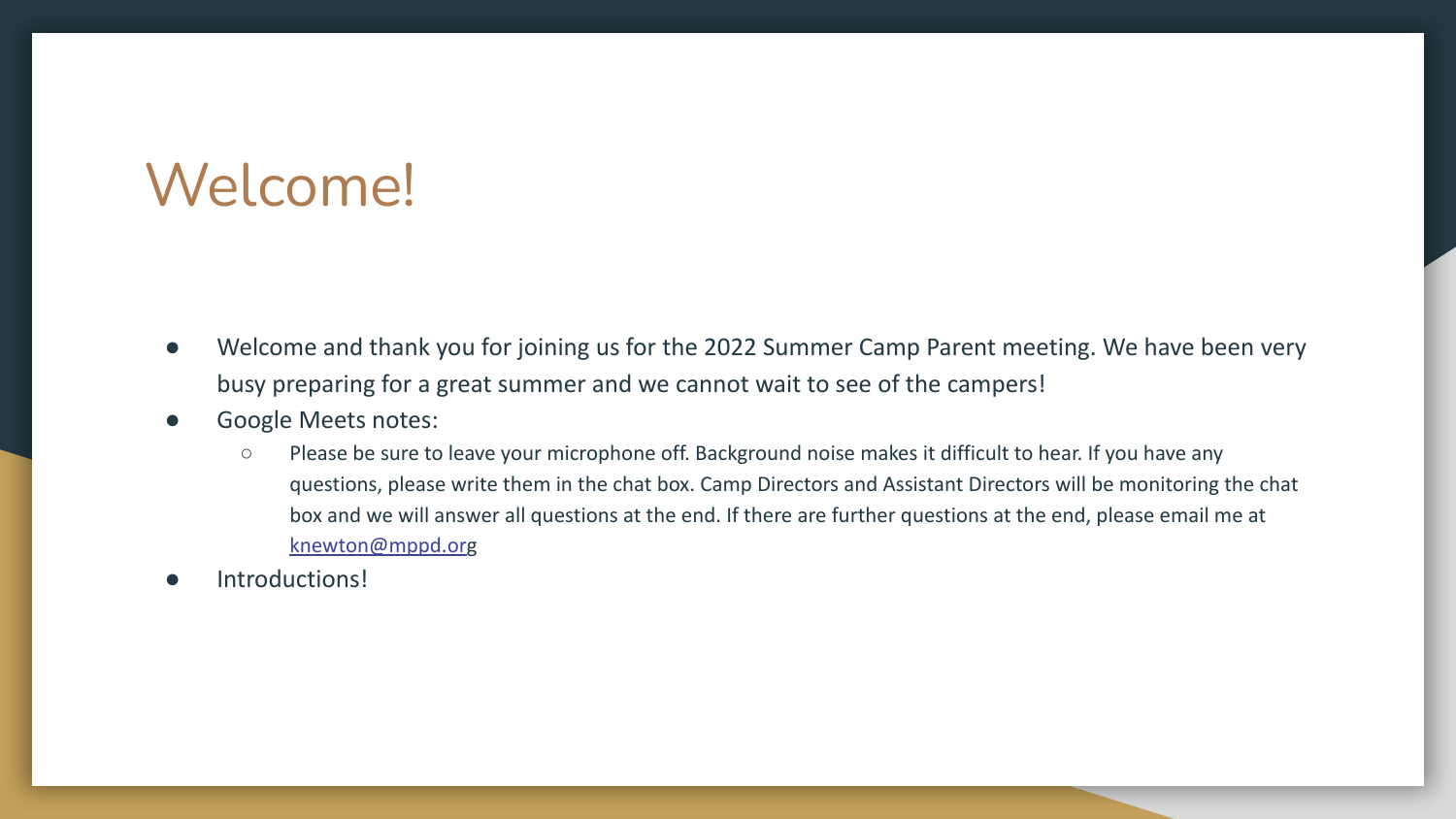### Important Documents on MPPD Website

- Parent Handbook read in its entirety; waiver at the end is to be acknowledged, does not have to be submitted
- Sample Weekly Camp Schedules
	- Actuals will be posted soon as well as emailed out weekly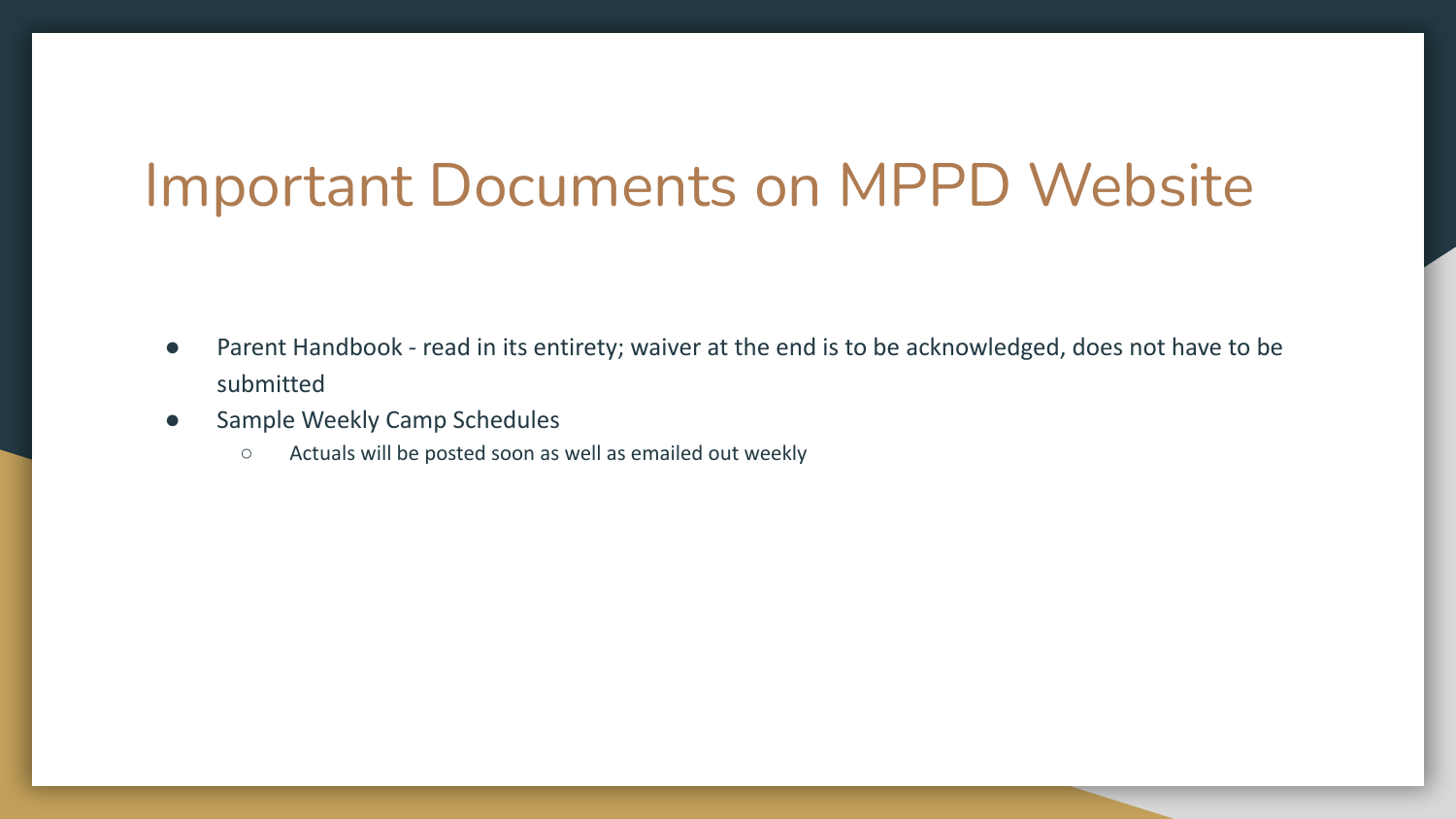# Registration

- Weekly vs. Session format
- Campers DO NOT automatically enroll from one week to the next. You must register for each individual week that you need
- Waitlists-
	- Waitlists are being monitored, if spots become available the Park District will contact you for payment
	- Please refrain from asking camp staff the status of a waitlist. They do not have access to this information.
- **Receipts** 
	- Please be sure to keep your receipts they are always available on your Webstore account if you need them
- There are NO refunds and/or day switches for missing days of camp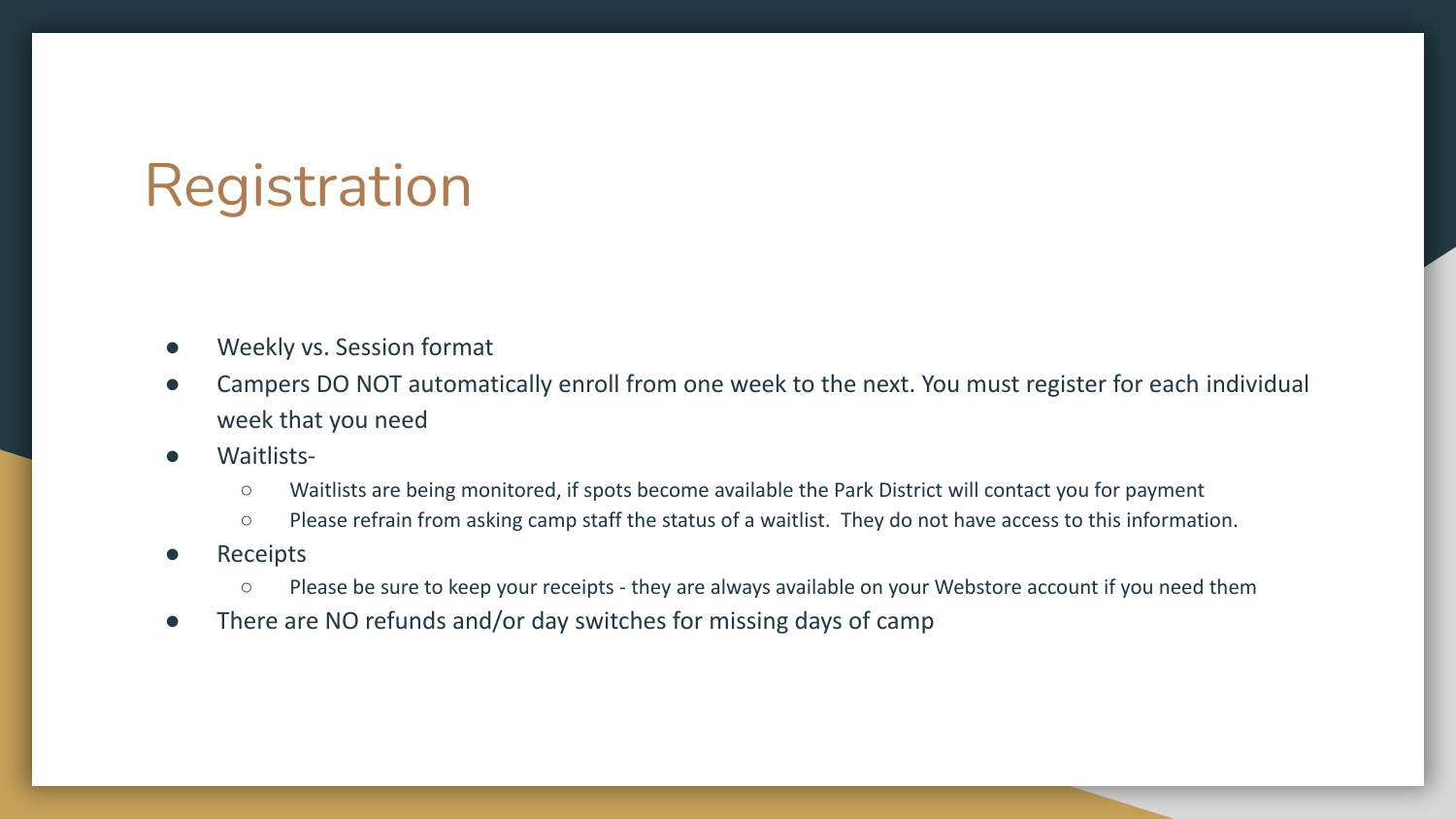### Refund Policy

- Registration for the month of June closed May 9th
	- This includes any drops or additions / any kind of changes
- Registration or changes to registration will follow the provided schedule below:
	- Week of July 5th-8th drops/changes accepted until June 20th
	- Week of July 11th-15th drops/changes accepted until June 27th
	- Week of July 18th-22nd drops/changes accepted until July 5th
	- Week of July 25th-29th drops/changes accepted until July 11th
	- Week of August 1st-5th drops/changes accepted until July 18th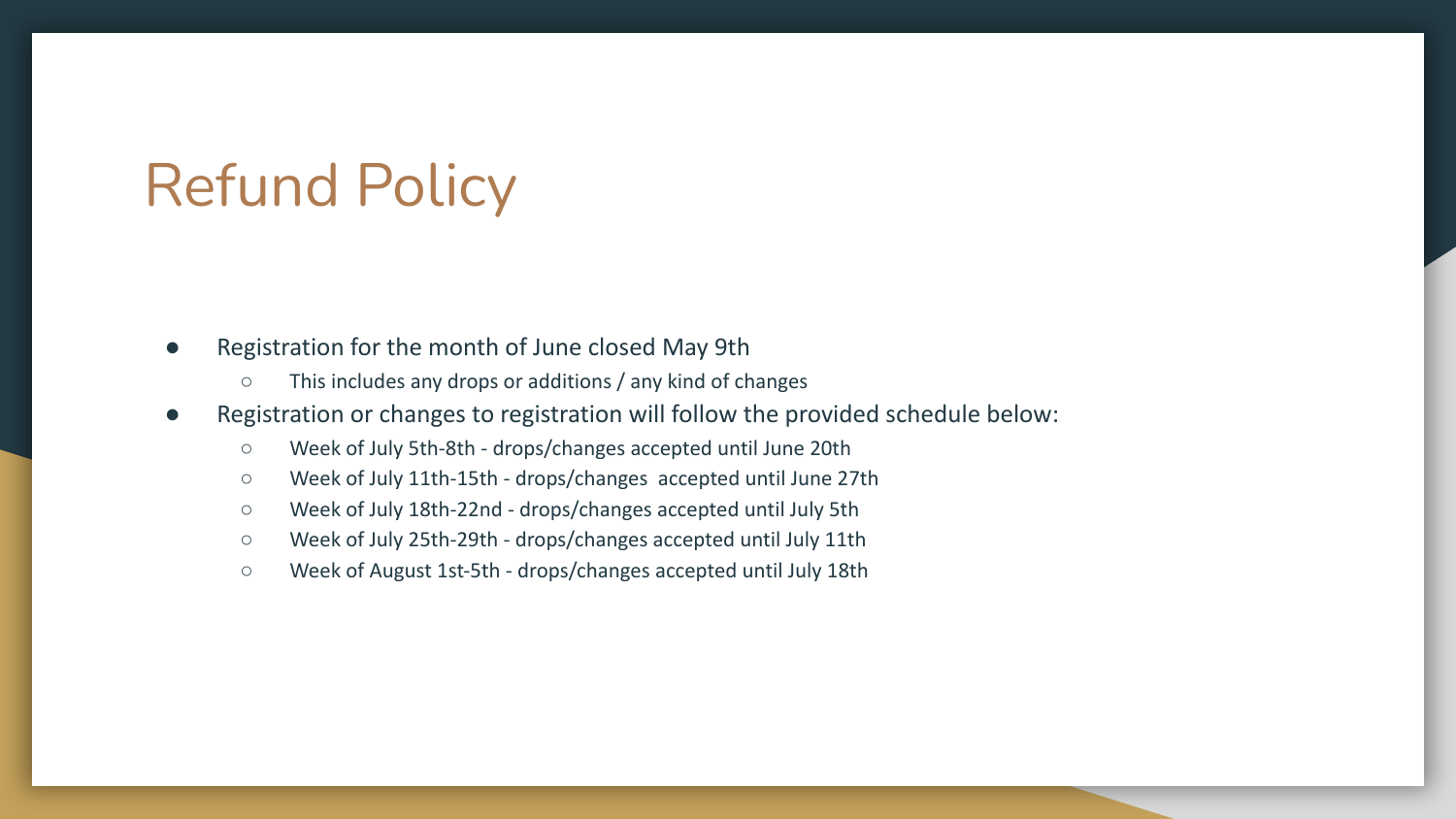# Camper Daily Checklist

- Personal Backpack
	- Name labeled water bottle
- Healthy lunch & drink; peanut free lunches are encouraged
- Snack (peanut free) one for late morning and another if enrolled in after care
	- Please educate your child about which food items are for each part of the day
- **Sunscreen** 
	- We recommend spray sunscreen as well as the face stick sunscreen
- Extra set of clothing (especially on water/swim days), hat, sunglasses (optional). Gym shoes daily are preferred
- MPPD is not responsible for lost or stolen items (do not bring valuables; camper phones will not be allowed to be used)

\*\*Please note: The Handbook stated campers need their own personal supplies and masks for the bus. These are no longer required. We will provide supplies such as markers, crayons, scissors, etc., and masks are optional.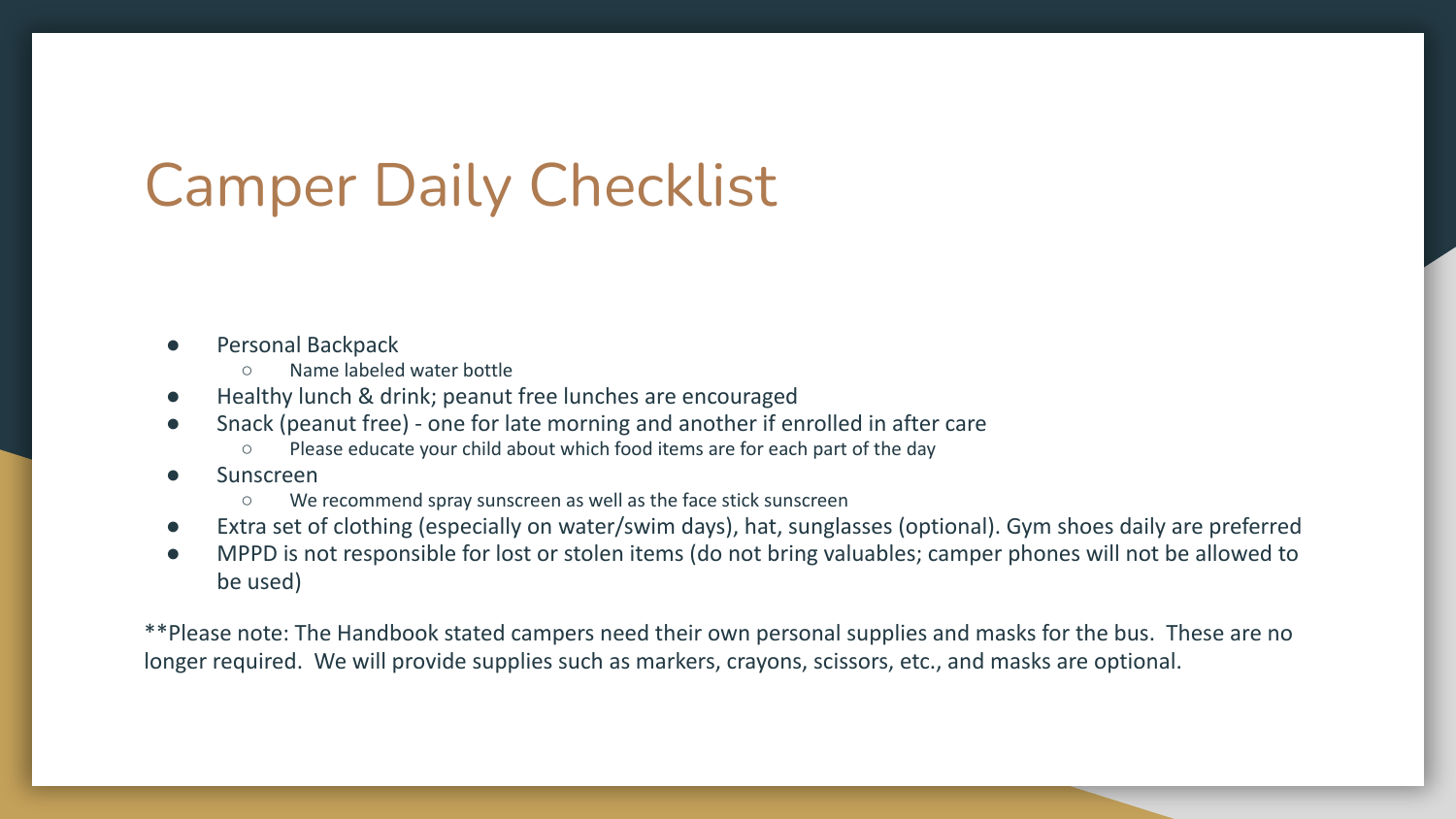### Lunch

- Please send your child to camp with lunch, drink, & utensils each day
	- A phone call will be made home if a camper does not have a lunch
	- We encourage parents to use a delivery option if they are not able to drop off a lunch in an appropriate amount of time
- MPPD does not refrigerate or heat up camper lunches
- Camper lunches should be labeled with first and last names
	- There will be no food sharing allowed
- Camp staff will encourage campers to eat their "main meal" first, followed by the other items in their lunches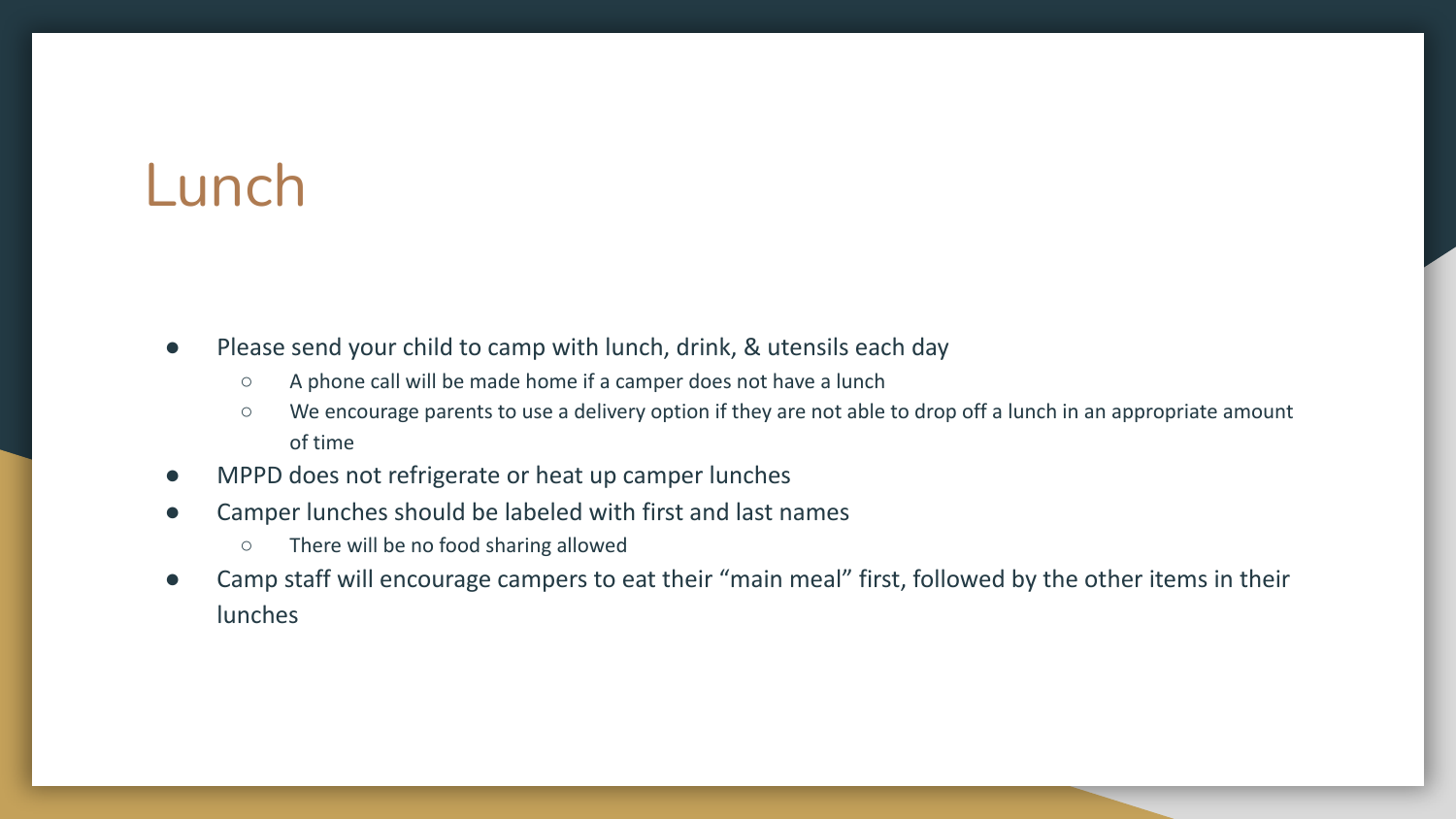### Other Food Items

- Please label / educate your child what to eat at each part of the day
- Morning care participants can bring a morning snack to eat at arrival
- All campers are allowed a late morning snack
- Ater care participants may also bring an afternoon snack

ALL food must be provided by families. MPPD does not supply lunches, beverages, or snacks. Water fountains are available for use.

On occasion, we will have special snack days. These will be noted on the weekly calendars. If your child has any allergy and/or dietary restrictions, please make sure to let the camp directors know if your camper can/cannot eat the special snack.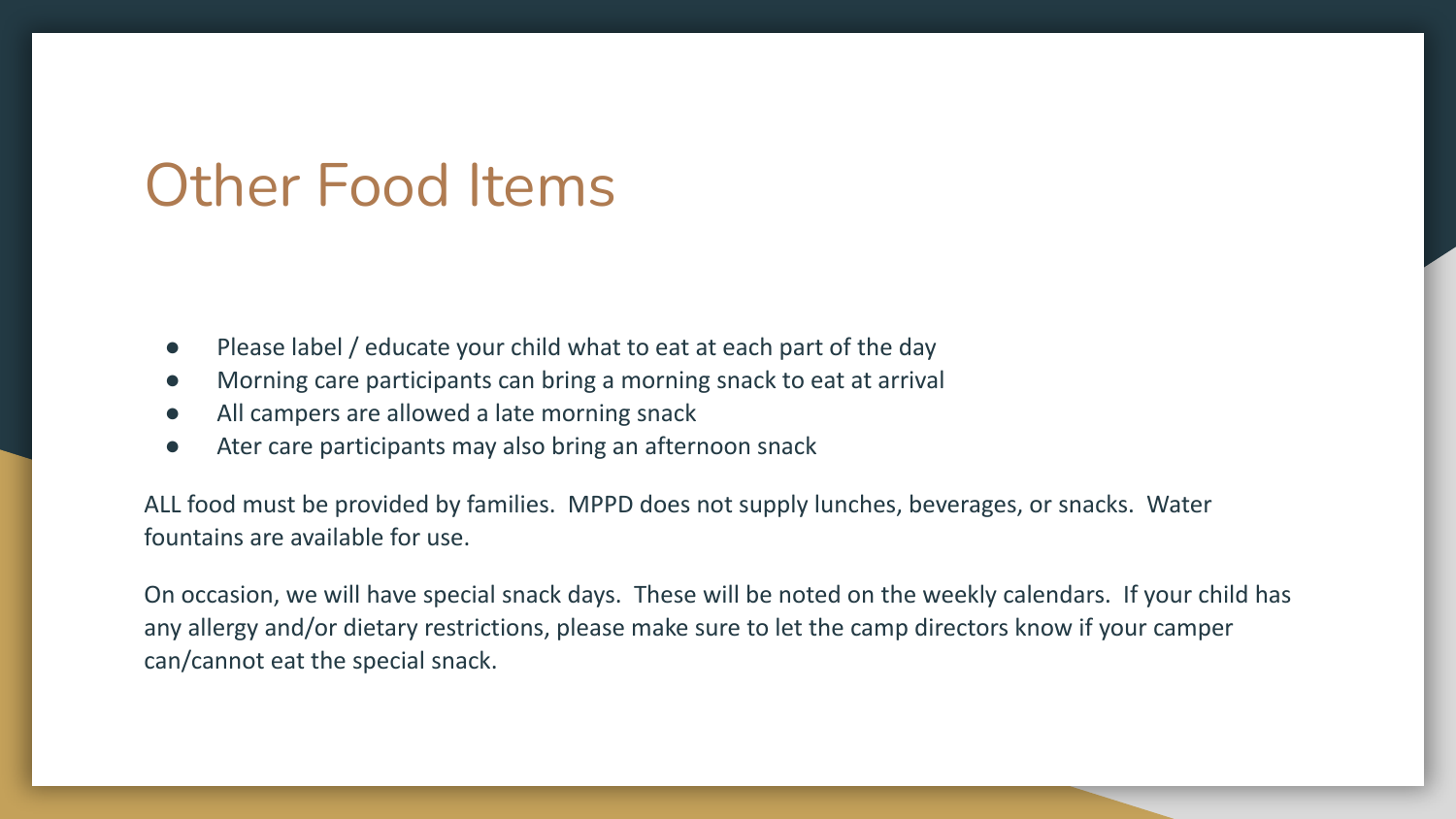# Drop off / Pick up Procedures

- If your child(ren) is enrolled in **Camp Elevate from 7:30am-6:00pm**, please come into RecPlex to drop off and pick up your child(ren) in the **Kids Klub Room**
- If your child(ren) is enrolled in **Camp Summit from 7:30am-6:00pm**, please come into RecPlex to drop off and pick up your child(ren) in the **Kids Klub Room**(this is DIFFERENT than the Parent Handbook)
	- **○** Camp is actually held in the Multi-Purpose Room
- If your child(ren) is enrolled in **Camp Rise, Camp Elevate, or Camp Summit from 9:00am-4:00pm (12:30pm for Camp Rise)** drop off and pick up will be **curbside**.
	- You will receive a colored plaque (indicating which camp your child(ren) is enrolled in) please place this in your windshield
	- Camp directors will be signing in and out campers
- Curbside drop off and pick up will take place at the West Doors of RecPlex
	- Map showed on next slide to show how drop off / pick up will look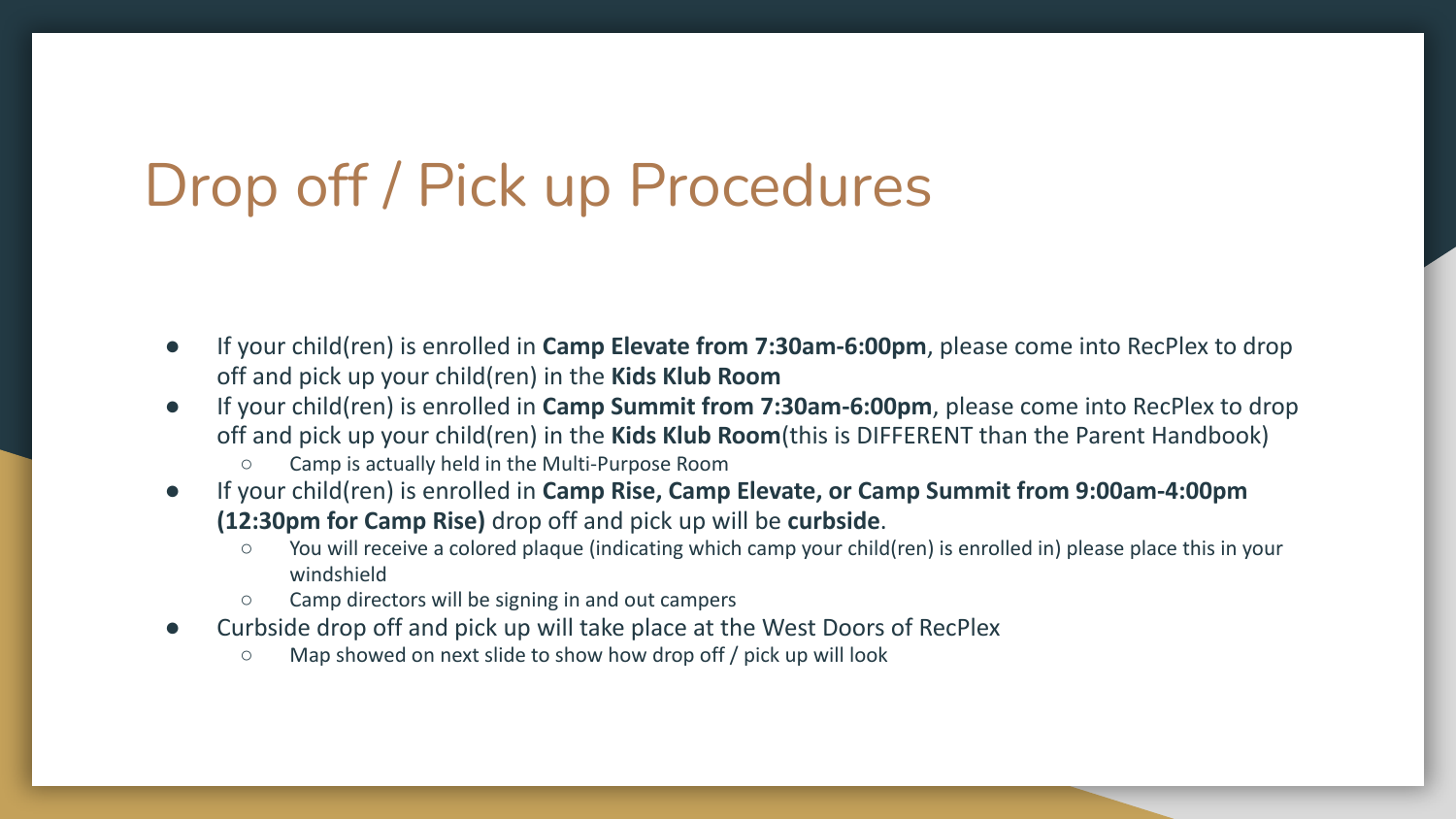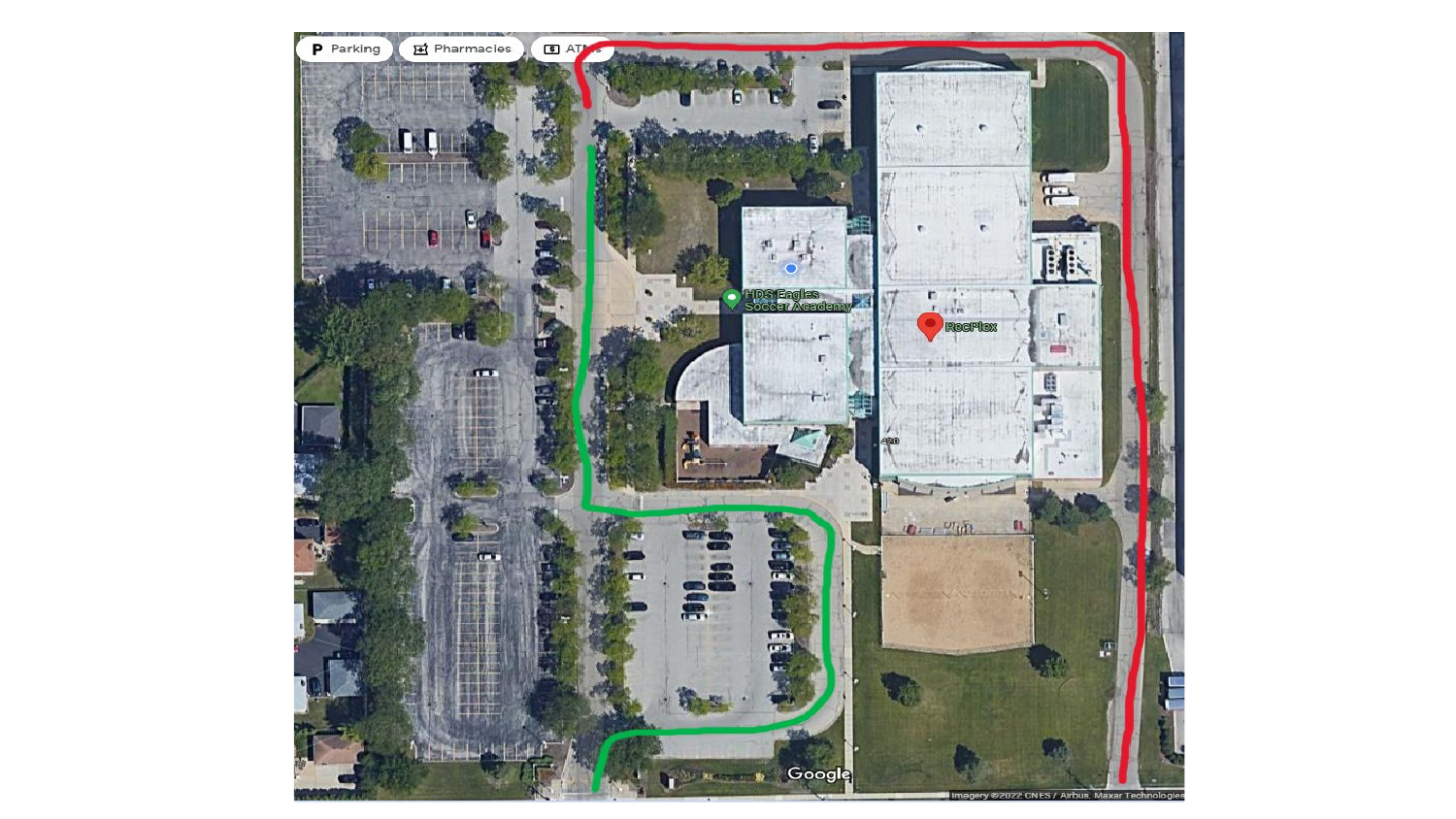# Drop off /Pick up Procedures Cont…

- Please be sure to bring an ID with you each day! Camp staff will be cross referencing Authorized Pick Up to ID presented
	- Please be patient as camp staff gets to know those authorized
- Authorized individuals should also be available within 15 minutes in case of emergency/illness and campers need to be picked up
- If you are dropping off or are running late to pick up please call the designated room number for your child(rens) camp, or text the cell phone number
	- Campers not picked up by 4:00 will be charged a daily fee
	- Late pick ups after 6:00 PM will be charged \$1/minute
- If there are any changes to your Authorized Pick Up, you must notify the camp staff and/or myself in writing as soon as possible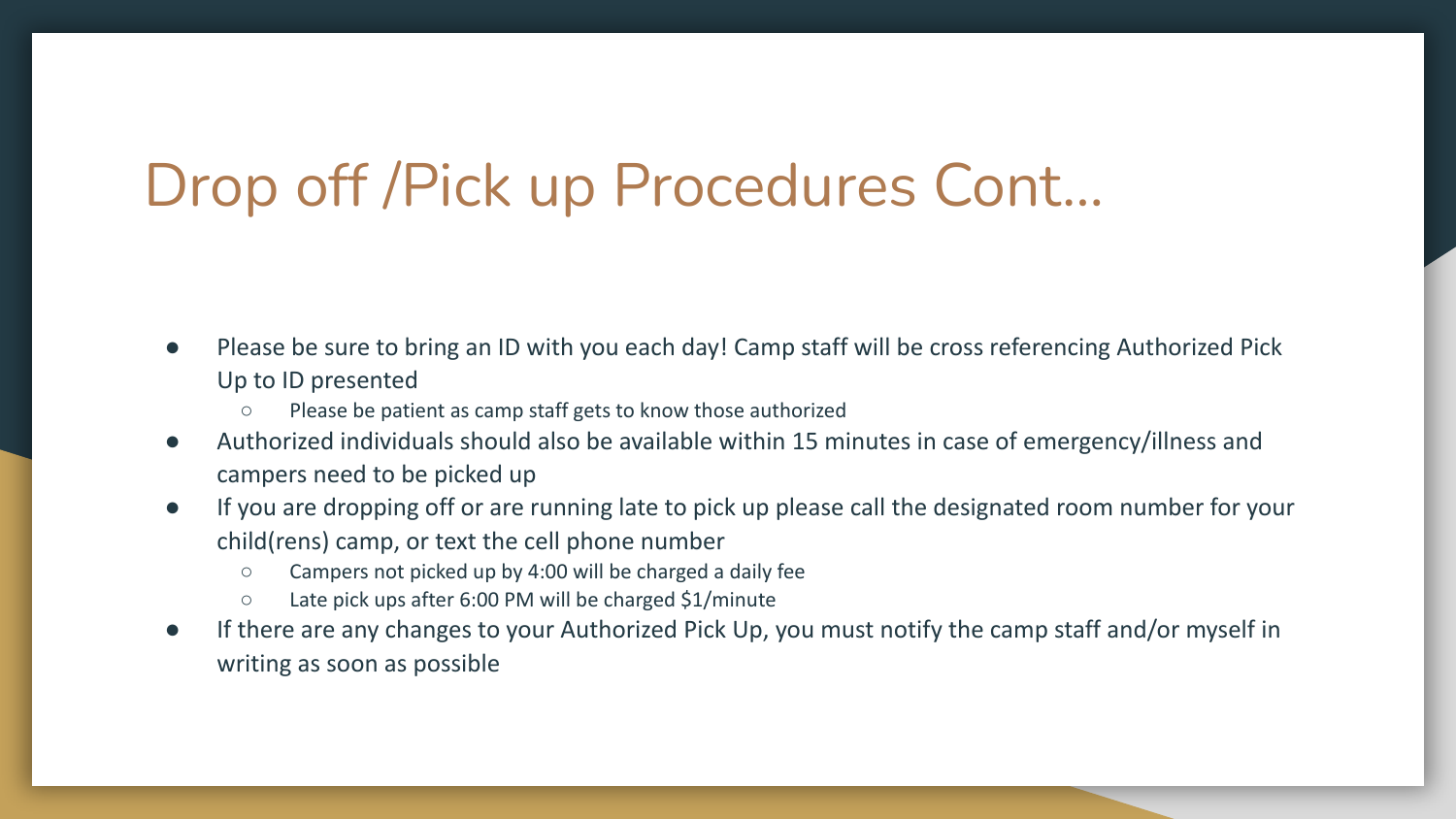# Swimming

- Camps will be swimming at Big Surf on Wednesday's each week
	- We will NOT be swimming at Big Surf the first week of camp we will start swimming on Wednesday, June 8th
- Campers must take a swim test before they are able to enter the pool if they wish to cross the red line
	- Kindergarten and 1st graders cannot take the swim test they will utilize the "armpit rule", they will not be able to go in the water past their armpits
- Swim tests will be completed with Camp Directors and Pool Managers they will then receive a wristband based on their swimming abilities
	- Red Wristband (Kindergarten-1st grade) Cannot go in the water past their armpit
	- Blue Wristband Campers cannot go past the red line
	- Green Wristband Campers may go past the red line with or without waves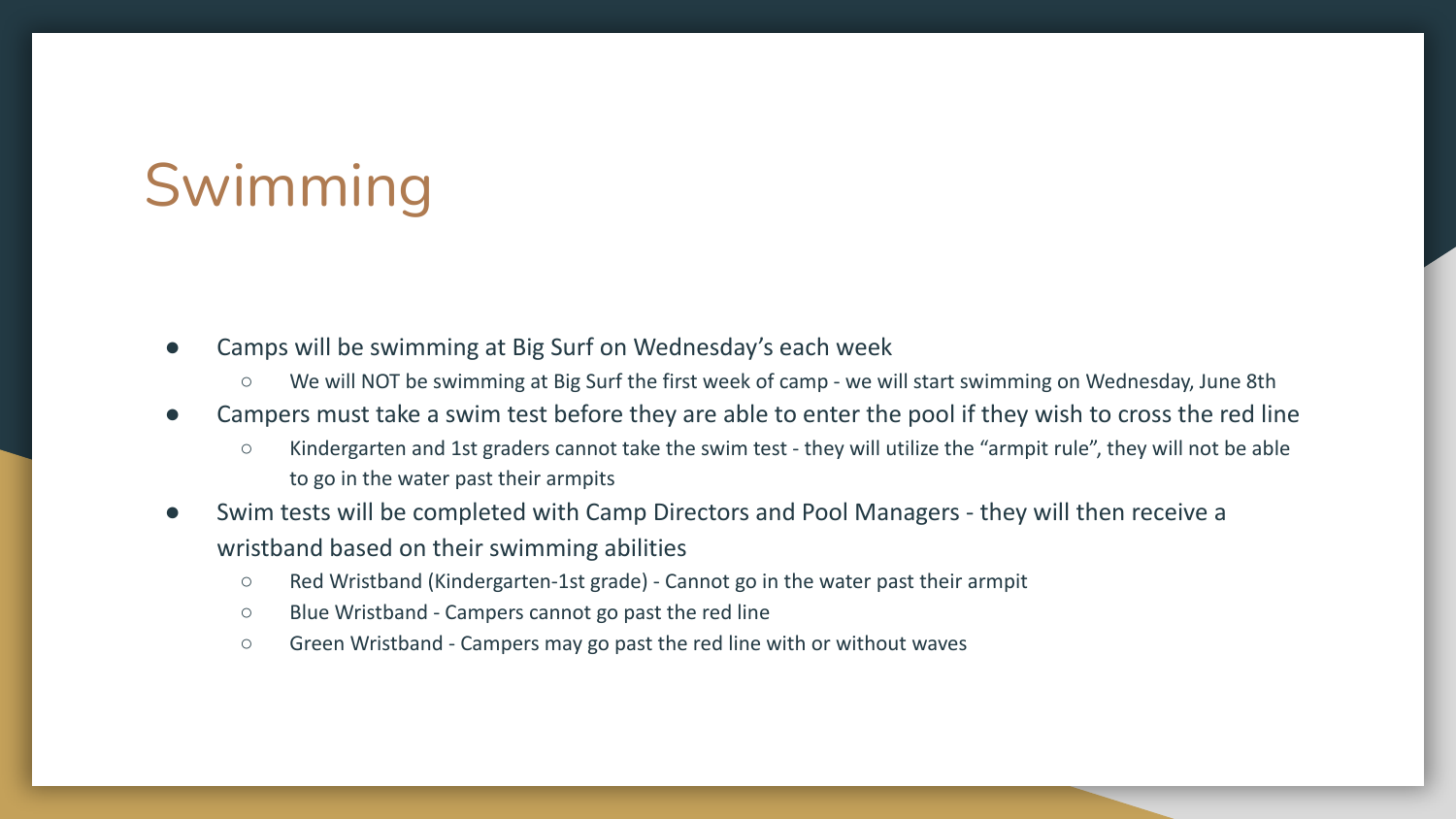# Swimming Continued…

- Life jackets / puddle jumpers will be issued by MPPD if you indicated that you want your child(ren) to wear a life jacket
	- If you would like to bring your own life jacket, please make sure the inside of the jacket states, "US Coast Guard Approved"
	- Camp staff also has the right to put campers in life jackets based on monitoring their swim abilities
	- To verify your child's life jacket status, please email the Camp Directors directly
- Please send campers with their swimsuits under their clothes, and have a set of all clothing items to change into after swimming
- Rafts will be available for \$5
- There are no concessions at Big Surf this Summer there will be vending machines in the lobby
	- Please send children with small bills or change as pool staff will not be making change
- Inclement weather
	- Regular camp day at RecPlex
	- Decision will be made the night before or morning of emails, Remind, and "alert" on homepage of Website
- If your child would prefer not to swim, camp staff will bring limited activities for campers to utilize while there
	- Most of the camp staff will be monitoring the pool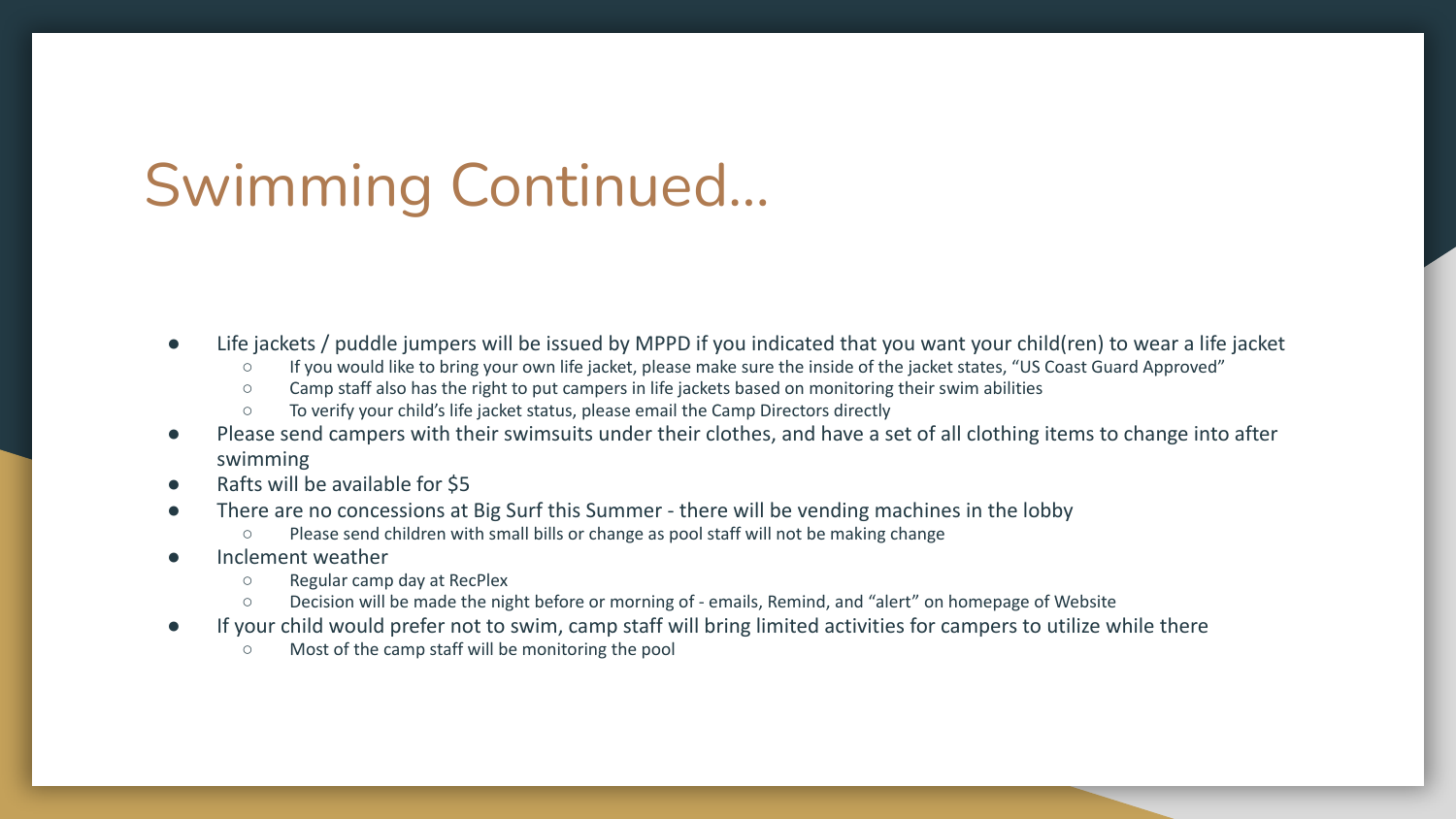# Swimming Drop off & Pick up

#### Camp Rise

- Drop off at Big Surf at 9:00am
- Swim 10:00am-12:00pm, lunch 12:00pm-12:30pm
- Pick up at Big Surf / Lions Rec Center / Bandshell (behind pool) @ 12:30pm
- Camp Elevate
	- 7:30am drop off regular at RecPlex campers will be transported to Big Surf by MPPD vehicles
	- 9:00am drop off at Big Surf
	- Swim 10:00a-12:00pm, lunch 12:00pm-12:30pm
	- All campers will be transported back to RecPlex by MPPD vehicles
- Camp Summit
	- 7:30am and 9:00am drop off at RecPlex
	- All campers transported to Big Surf by MPPD vehicles lunch ahead of time, swim 1:00pm-3:00pm
	- 4:00pm pick up at Lions Rec / Bandshell (behind pool)
	- 6:00pm campers transported back to RecPlex via MPPD vehicles
- Camp Rise and Camp Elevate will have the pool to themselves, Camp Summit may swim with other rental groups
	- Big Surf is closed to the general public on Wednesdays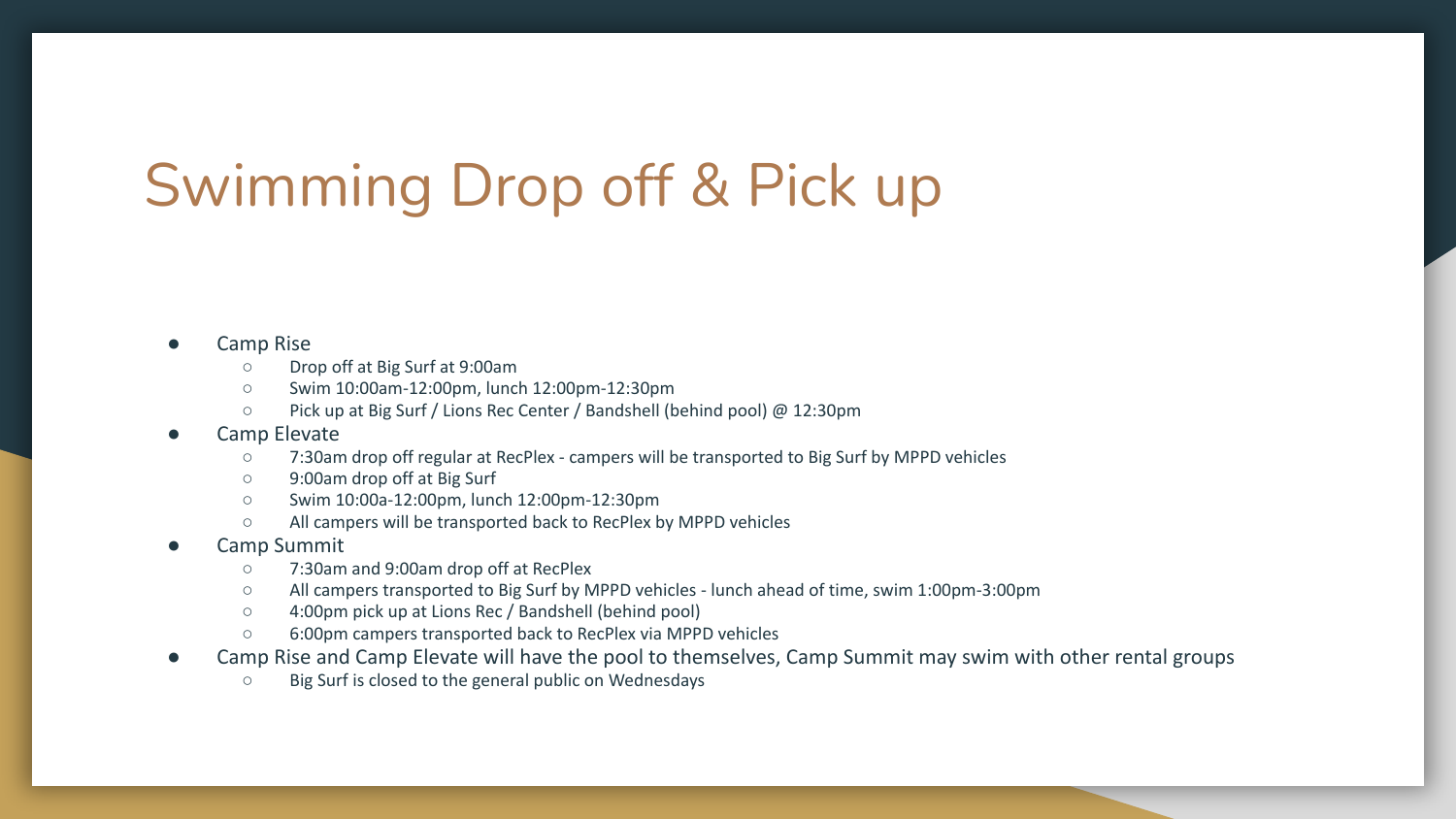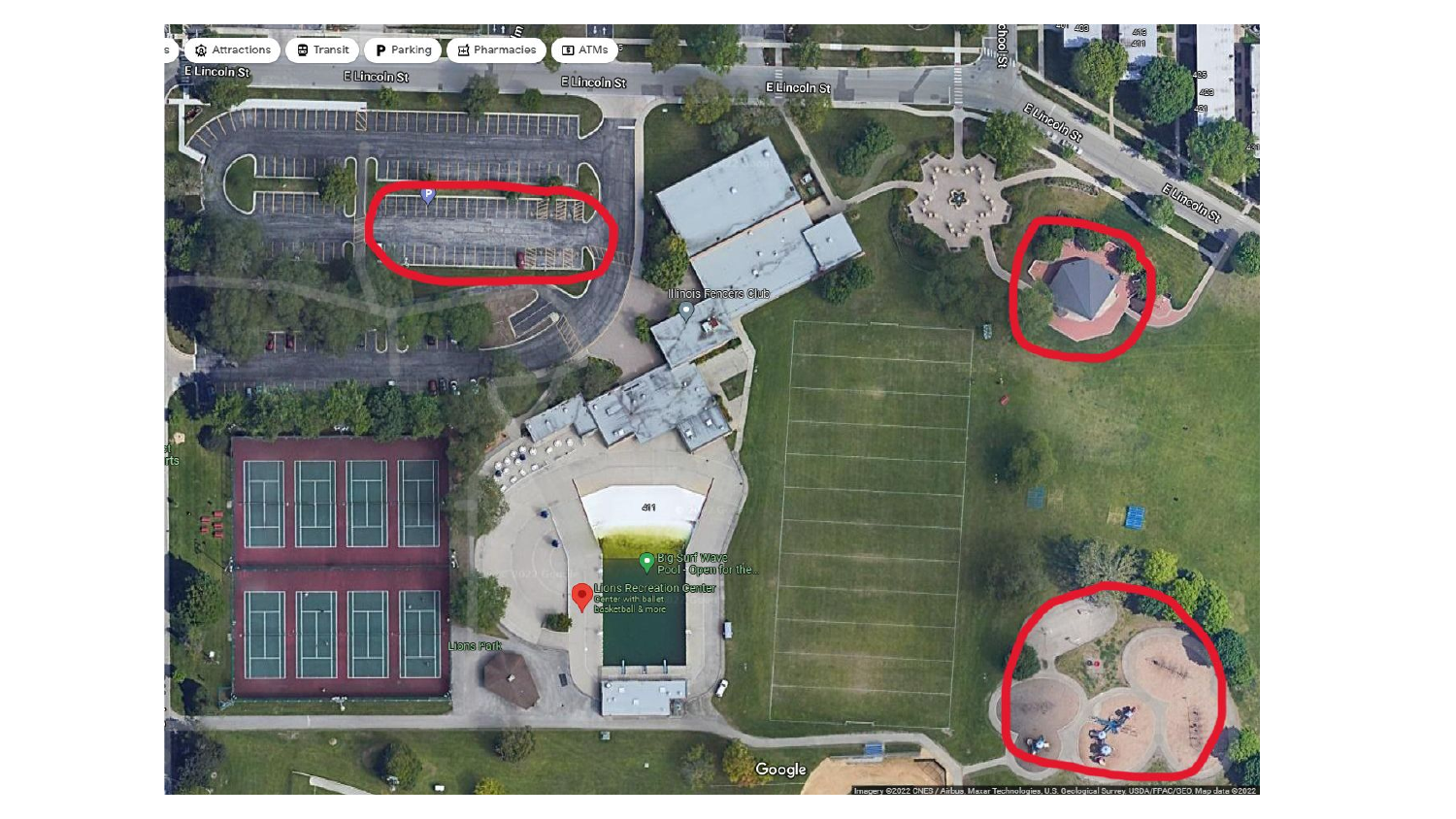# COVID / General Illness

- Do not send your camper to camp if they are not well!
- Other reasons not to send your camper:
	- Waiting on COVID test results if your child(ren) is getting tested, please notify us immediately, do not wait for the results
	- Exposed to a COVID positive patient
	- Showing any COVID symptoms
	- Testing positive
- There are a series of protocols we follow based on vaccine status, showing symptoms, exposures, etc., so please contact Kristina and/or Kandice and we will ask you a several questions to determine a return date
- Please also report any cases of head lice, pink eye, strep, etc
- We recommend setting up a "sick day" alternative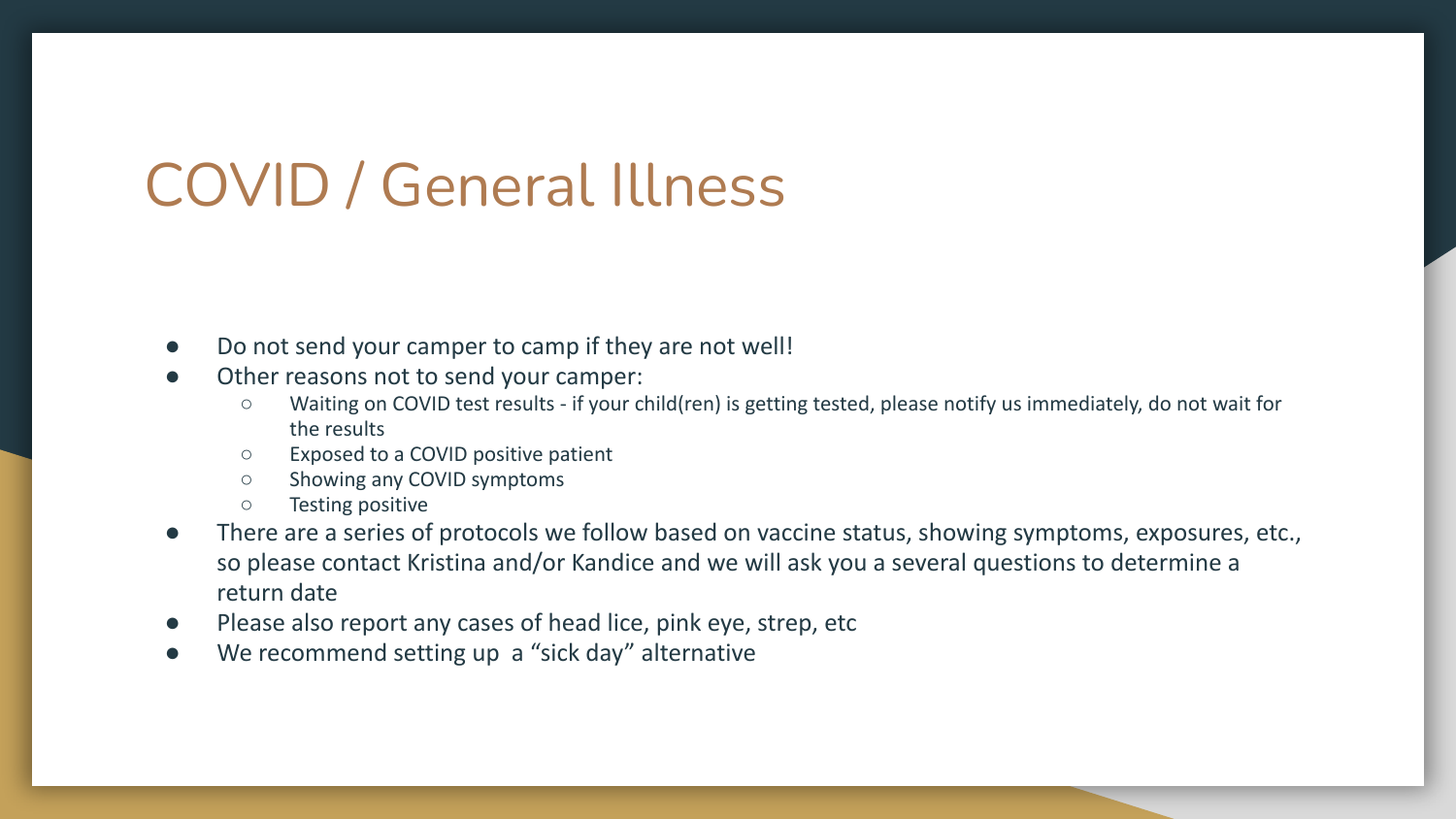### Sunscreen

- Please educate your child(ren) the importance of sunscreen and how to apply it themselves
	- Please apply sunscreen to campers prior to dropping off at camp DAILY
- MPPD does not supply sunscreen nor does the staff apply sunscreen to the campers
	- Camp staff can guide campers on where to put sunscreen but cannot physically apply it
- Sharing of sunscreen is not permitted, unless siblings are in the same camp
- We recommend spray sunscreen as well as the face stick sunscreen
- Sunscreen breaks will be embedded into the camp day
- Please check your campers sunscreen periodically throughout the summer to ensure they have enough!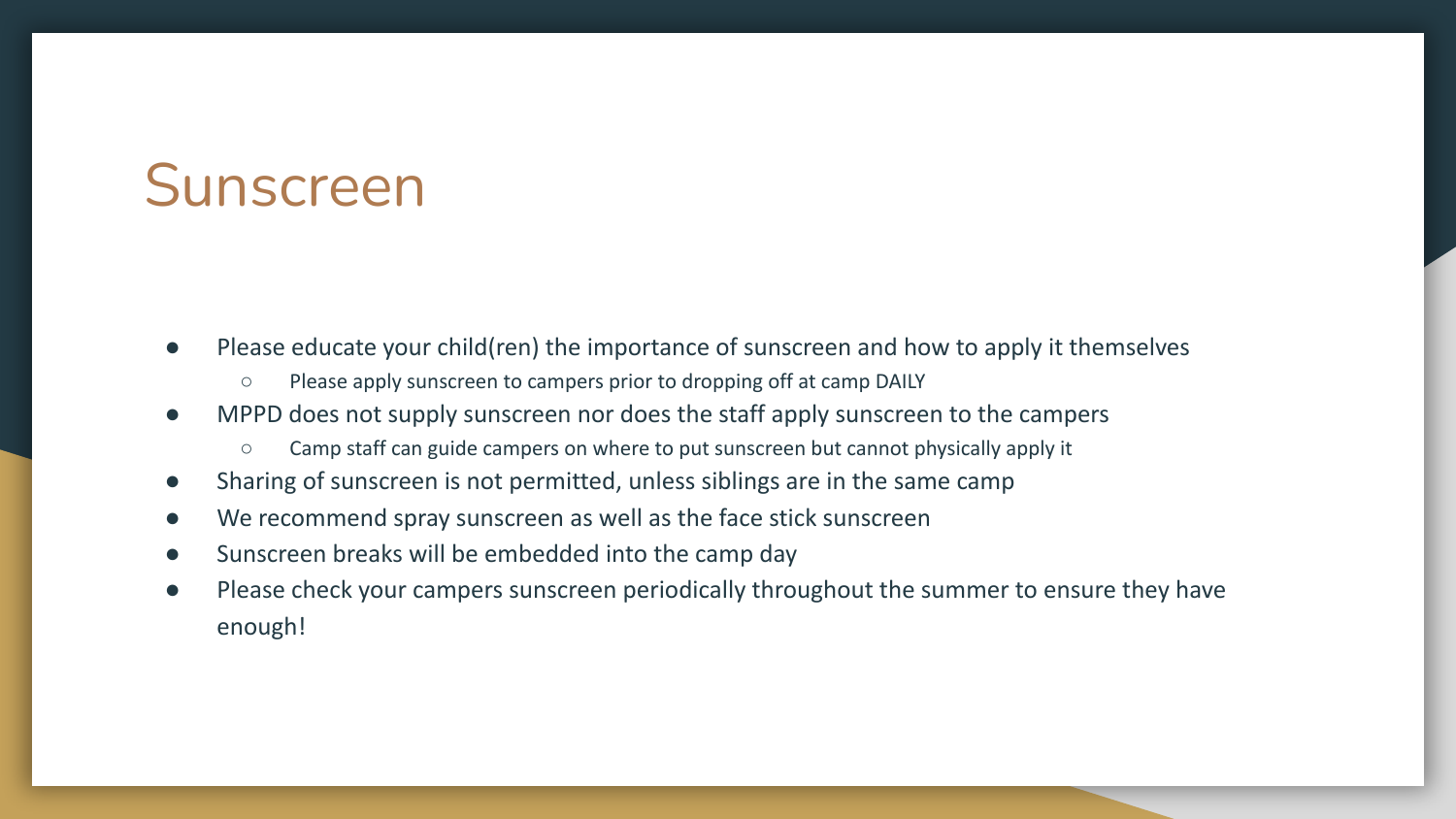# Field Trips

- Field trips are available this summer at an additional cost
	- Full day camps; \$20
	- Half Day Camp Rise; \$30
- Share field trip schedule
- Registration for field trips will close two weeks prior to each trip
	- Registration for the first field trip to Dolphin Cove on Friday, June 3rd will close this Friday, May 20th at 12:00pm
	- Rainbow Falls & Brookfield Zoo field trips are closed as they are at capacity
- We will be utilizing a yellow school bus, plus MPPD vehicles to transports campers to the field trip and back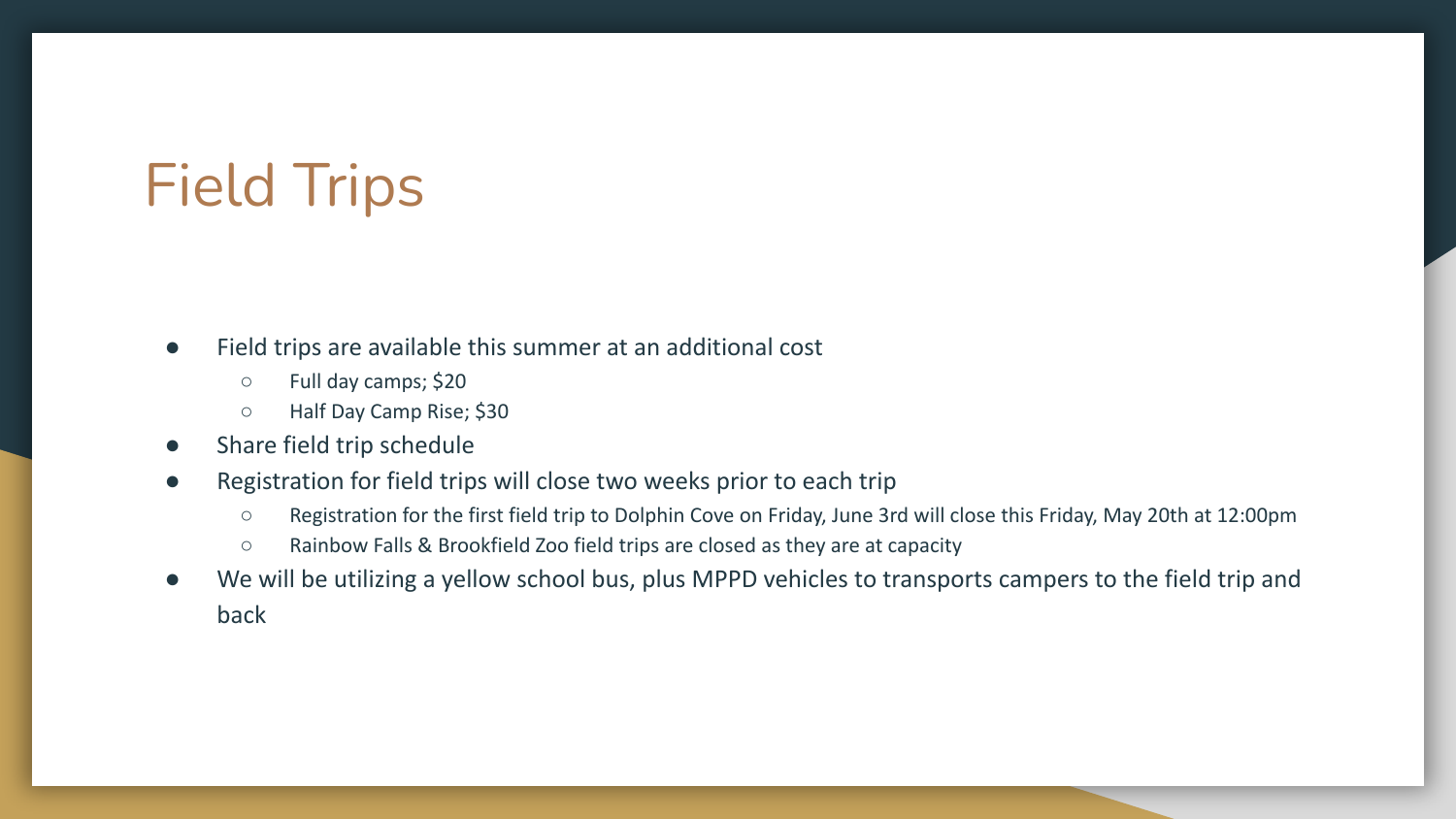### Field Trips Cont…

- The wristband color that your camper received on Wednesday from Big Surf will be the same color that they will have while on the field trip (if it is a waterpark), which will determine what they can and cannot do on field trips as all water parks are different
	- MPPD lifejackets will be brought with on field trips, if you would like to send your own lifejacket with your child you may do so. Campers will be responsible for their own lifejacket
	- All campers will also receive a neon yellow MPPD wristband with our phone number on it
- Campers will be placed in counselor groups based on their swimming abilities/age. They will stay with this group for the entirety of the field trip. This group may be different from their "regular" weekly camp group
- Campers may bring \$10 for concessions while on field trips, however campers will be responsible for their own money
- Campers not enrolled in the field trip will have a regular/water day at RecPlex
	- Not all counselors will be in attendance on each field trip, so groups are subject to change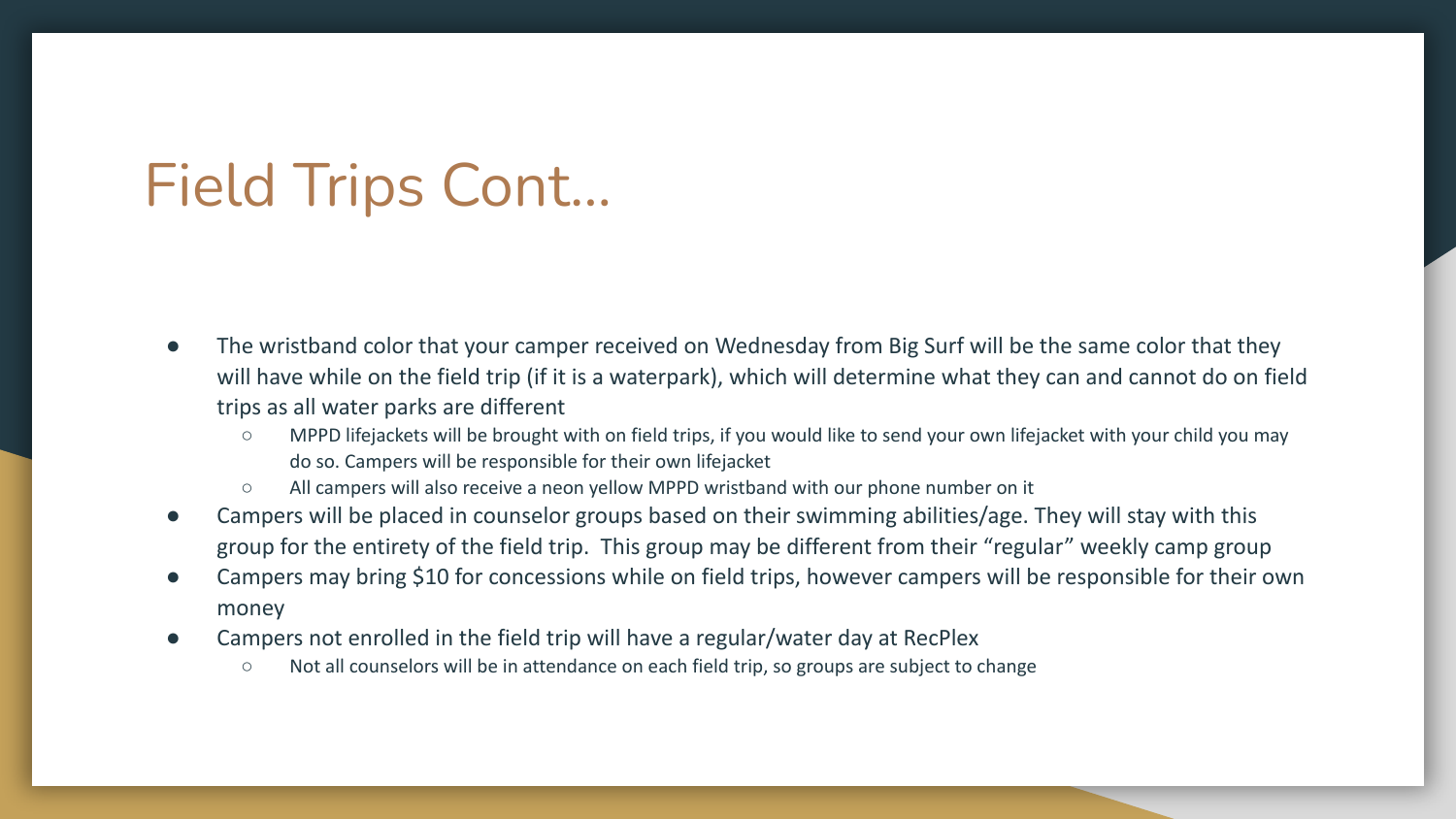# Groups / Ratios

- Our ratios range from 1:8 1:10
- Campers will be placed in a counselor group each week based on their grade to the best of our ability
	- These groups will be used for daily rotations, activities, etc.
- Our weekly numbers range from 70-90 children each week
	- If it is a week with more campers the assistant directors and directors will have their own group as well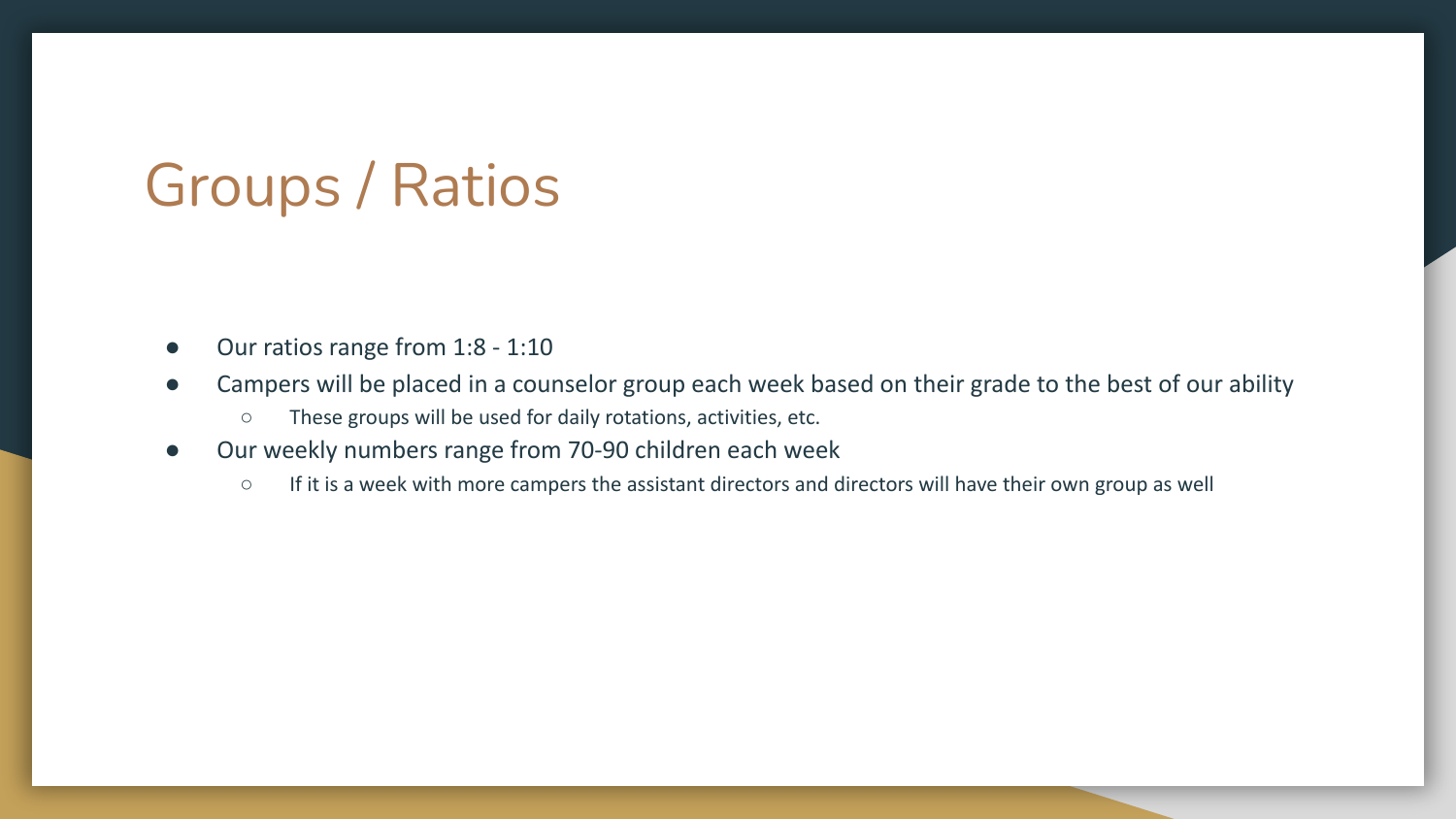# Allergies / Medication

- You should have indicated when you registered if your camper has any allergies or medications that needs to be taken during camp hours
	- If this needs to be updated please be sure to email me so that we can get the Camp Directors the proper information before the first day of camp
- Any medication (over the counter or prescription) will need to be kept in the possession of the staff in the camp first aid bag
	- This first aid bag travels everywhere with the camp
- There will be a Permission to Dispense form that will need to be filled out before your camper starts camp and will be placed in a Ziploc bag, along with the medication
- If the medication is an Epi-Pen or Inhaler there will be a secondary form that will need to be filled out
- Medication will only be administered on a case by case basis. There are no nurses on site, so we must review each separately to see if it is something Park District staff can assist with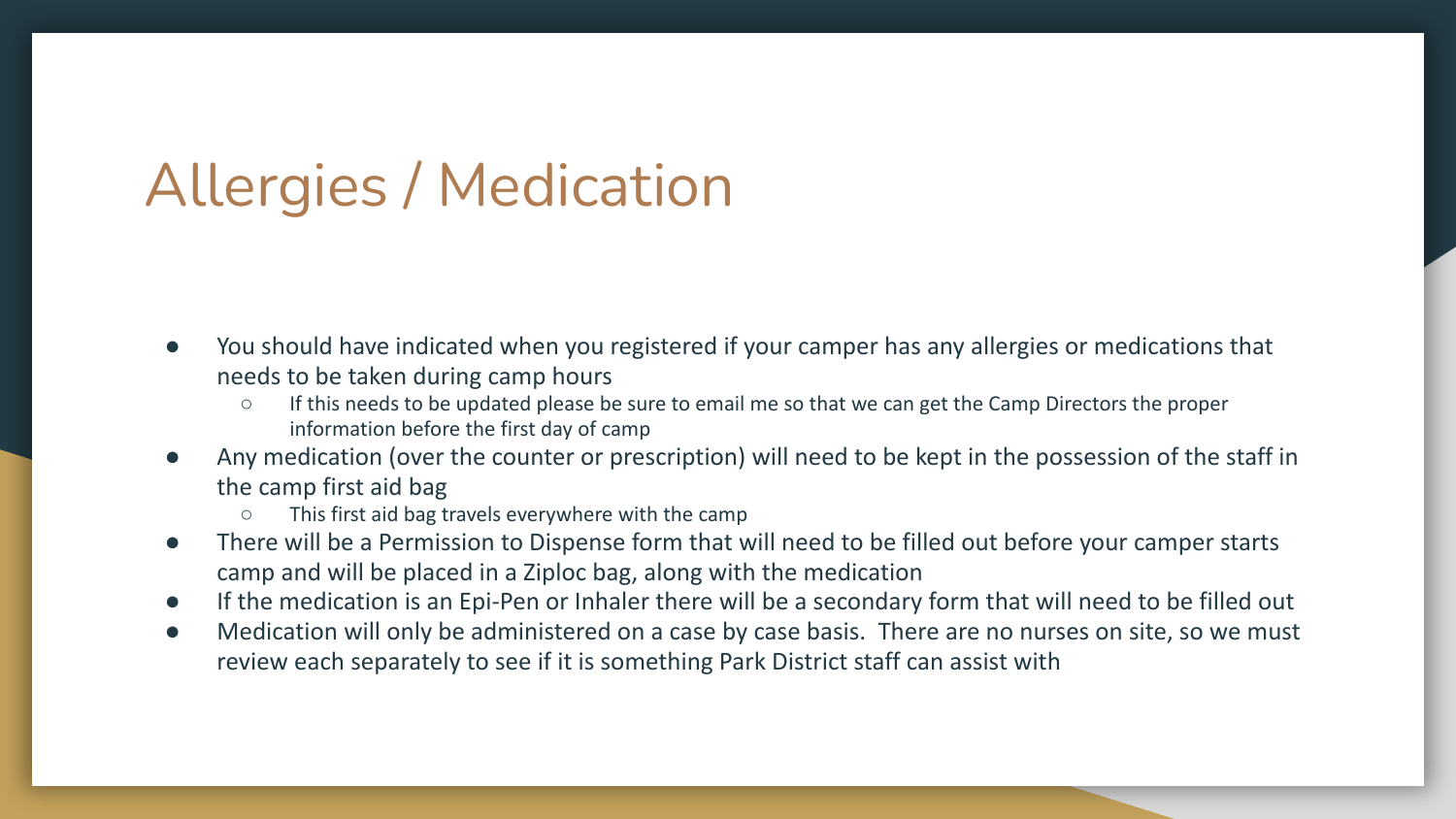### Swim Lessons / Other RecPlex Programs

- If your child(ren) is enrolled in swim lessons or any other RecPlex programs during camp hours, please email me both receipts (camp and other program) indicating the Program Name, Dates, Times, and Location (must be RecPlex)
- Please keep in mind that a camp staff member will walk your child(ren) to where they need to be, and pick them up when that program is finished but the camp staff will not stay with your child during that program
- These requests will also be reviewed on a case by case basis. Field trip and swim days will be hard to accommodate any outside requests.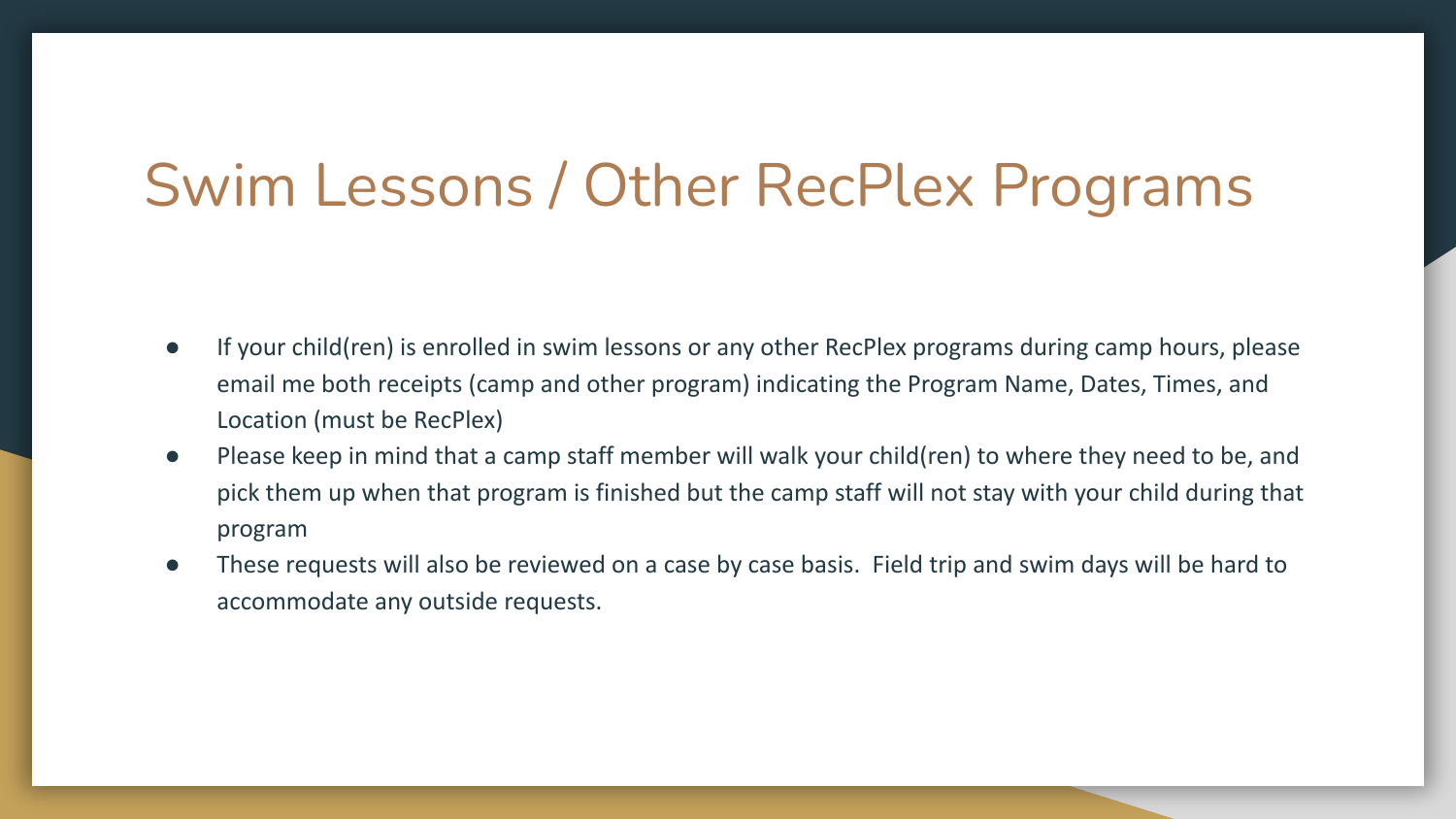### Behavior Management

- Please educate your child(ren) on what appropriate and respectful behavior is for the camp day
	- No bullying, swearing, physical aggression, etc.
- Our goal is to reteach correct behavior
- If an inappropriate behavior warrants it, a written demerit will be filled out
	- Demerits must be signed and returned to the Camp Director before your camper can return to camp
- The demerit system works as follows:
	- Demerit 1 = warning
	- Demerit 2 = one day camp suspension
	- Demerit 3 = immediate dismissal from camp for the remainder of the summer
		- No refunds will be issued
- Think sheets will be used for minor offenses
- Camp staff will communicate with parents about behavior and/or incidents as it occurs
- Please refer to Parent Handbook for more detailed Behavior Management protocols for campers AND parents/guardians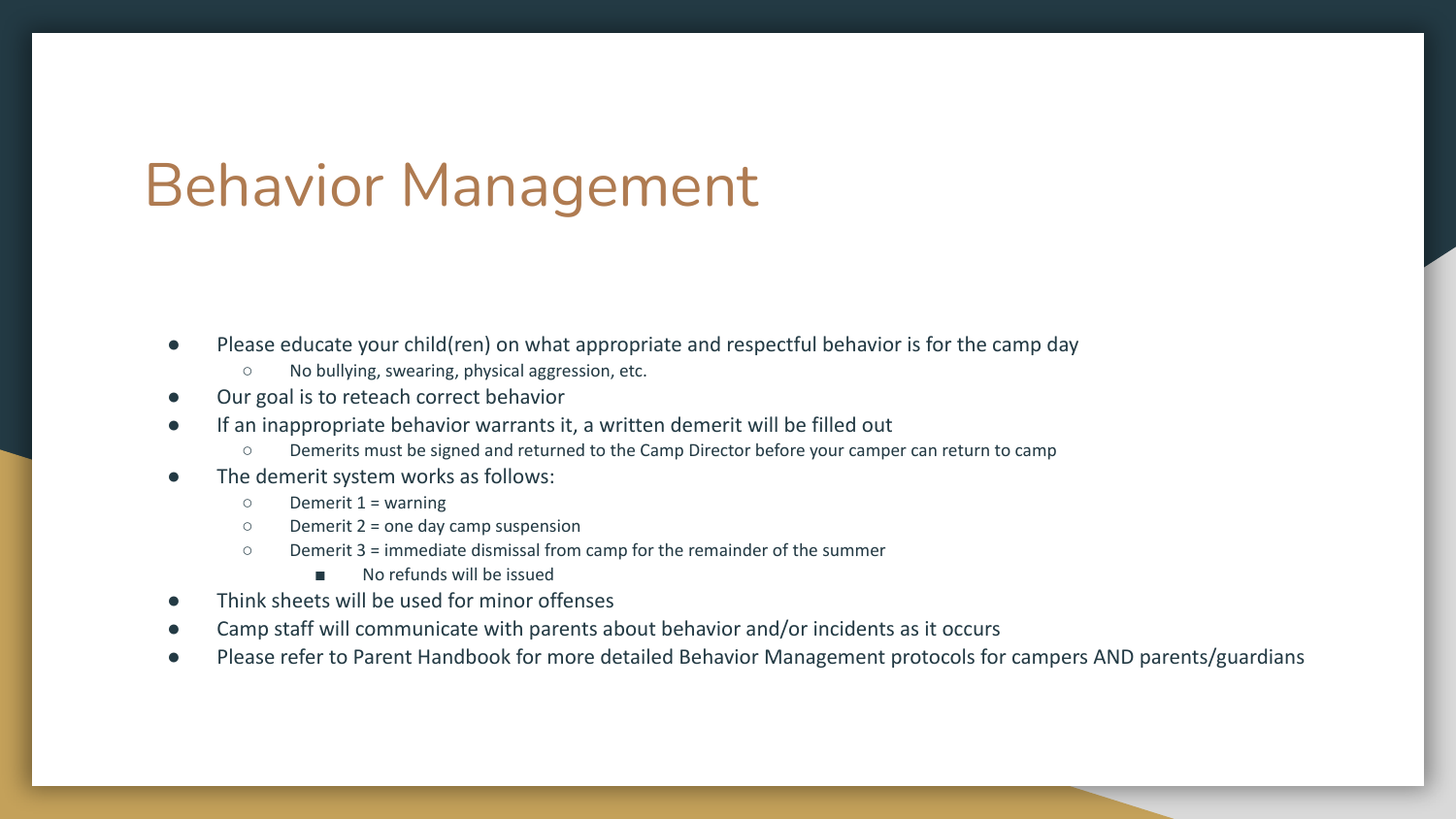# Day Camp Night

- Day Camp Night will take place Wednesday, July 20th at the bandshell at Lions Park
- We will have games, a bounce house, and special treats
- More information will be provided closer to the date